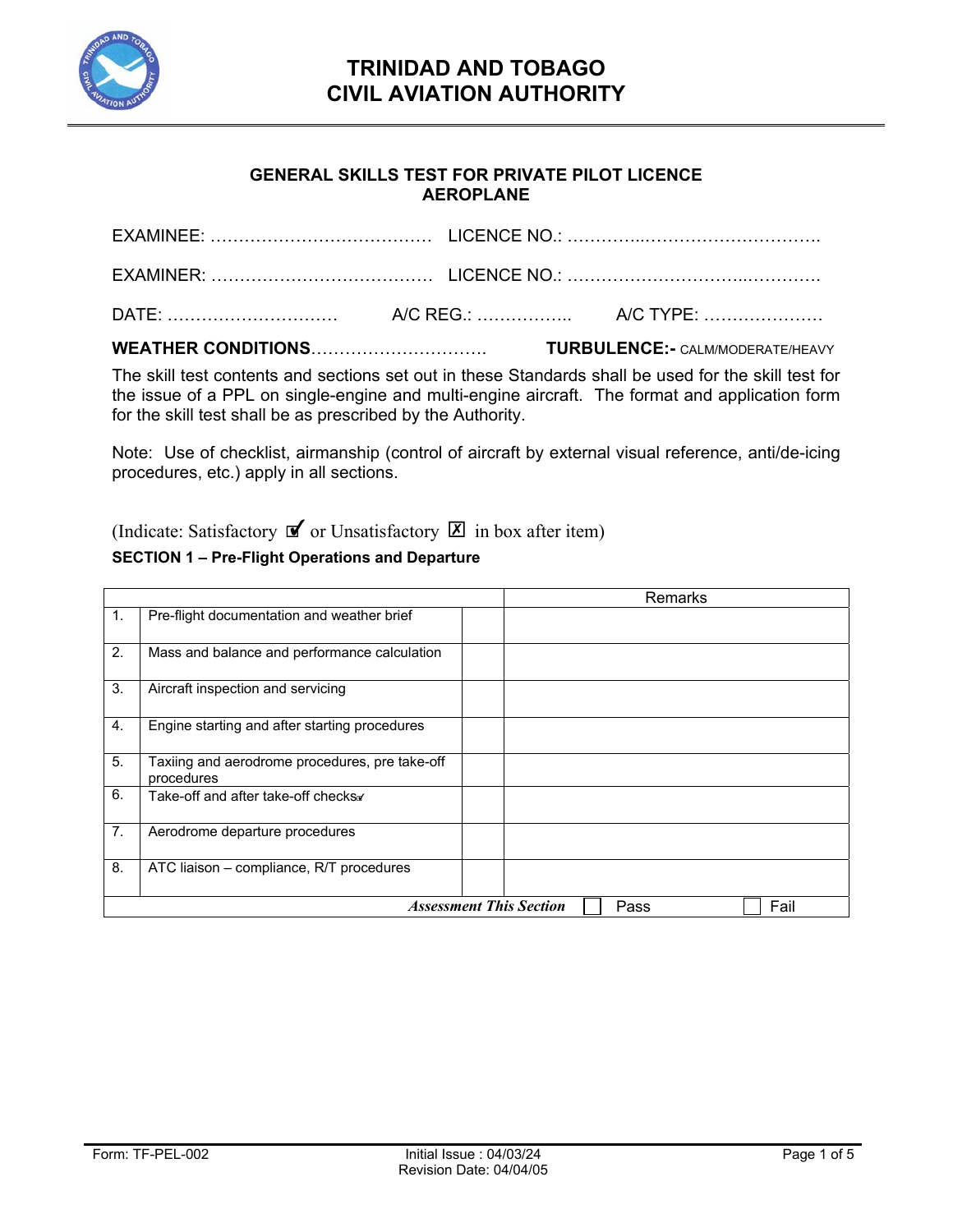

#### **SECTION 2 – General Airwork**

|    |                                                                                      |                                |      | Remarks |      |
|----|--------------------------------------------------------------------------------------|--------------------------------|------|---------|------|
| 1. | ATC liaison - compliance, R/T procedures                                             |                                |      |         |      |
| 2. | Straight and level flight, with speed changes                                        |                                |      |         |      |
| 3. | Climbing:                                                                            |                                |      |         |      |
|    | (a) Best rate of climb                                                               |                                |      |         |      |
|    | (b) Climbing turns                                                                   |                                |      |         |      |
|    | (c) Levelling off                                                                    |                                |      |         |      |
| 4. | Medium (30° bank) turns                                                              |                                |      |         |      |
| 5. | Steep (45° bank) turns (including recognition and<br>recovery from a spiral dive)    |                                |      |         |      |
| 6. | Flight at critically low airspeed with and without<br>flaps                          |                                |      |         |      |
| 7. | Stalling:                                                                            |                                |      |         |      |
|    | (a) Clean stall and recover with power                                               |                                |      |         |      |
|    | (b) Approach to stall descending turn with<br>bank angle 20°, approach configuration |                                |      |         |      |
|    | (c) Approach to stall in landing configuration                                       |                                |      |         |      |
| 8. | Descending:                                                                          |                                |      |         |      |
|    | (a) With and without power                                                           |                                |      |         |      |
|    | Descending turns (steep gliding turns)<br>(b)                                        |                                |      |         |      |
|    | (c) Leveling off                                                                     |                                |      |         |      |
|    |                                                                                      | <b>Assessment This Section</b> | Pass |         | Fail |

# **SECTION 3 – En-Route Procedures**

|    |                                                                                                                    | Remarks |  |  |  |  |
|----|--------------------------------------------------------------------------------------------------------------------|---------|--|--|--|--|
| 1. | Flight plan, dead reckoning and map reading                                                                        |         |  |  |  |  |
| 2. | Maintenance of altitude, heading and speed                                                                         |         |  |  |  |  |
| 3. | Orientation, timing and revision of ETAs, log<br>keeping                                                           |         |  |  |  |  |
| 4. | Diversion to alternate aerodrome (planning and<br>implementation                                                   |         |  |  |  |  |
| 5. | Use of radio navigation aids                                                                                       |         |  |  |  |  |
| 6. | Basic instrument flying check (180° turn in<br>simulated IMC)                                                      |         |  |  |  |  |
| 7. | Flight management (checks, fuel systems and<br>carburetor icing, etc.) ATC liaison - compliance,<br>R/T procedures |         |  |  |  |  |
|    | <b>Assessment This Section</b><br>Fail<br>Pass                                                                     |         |  |  |  |  |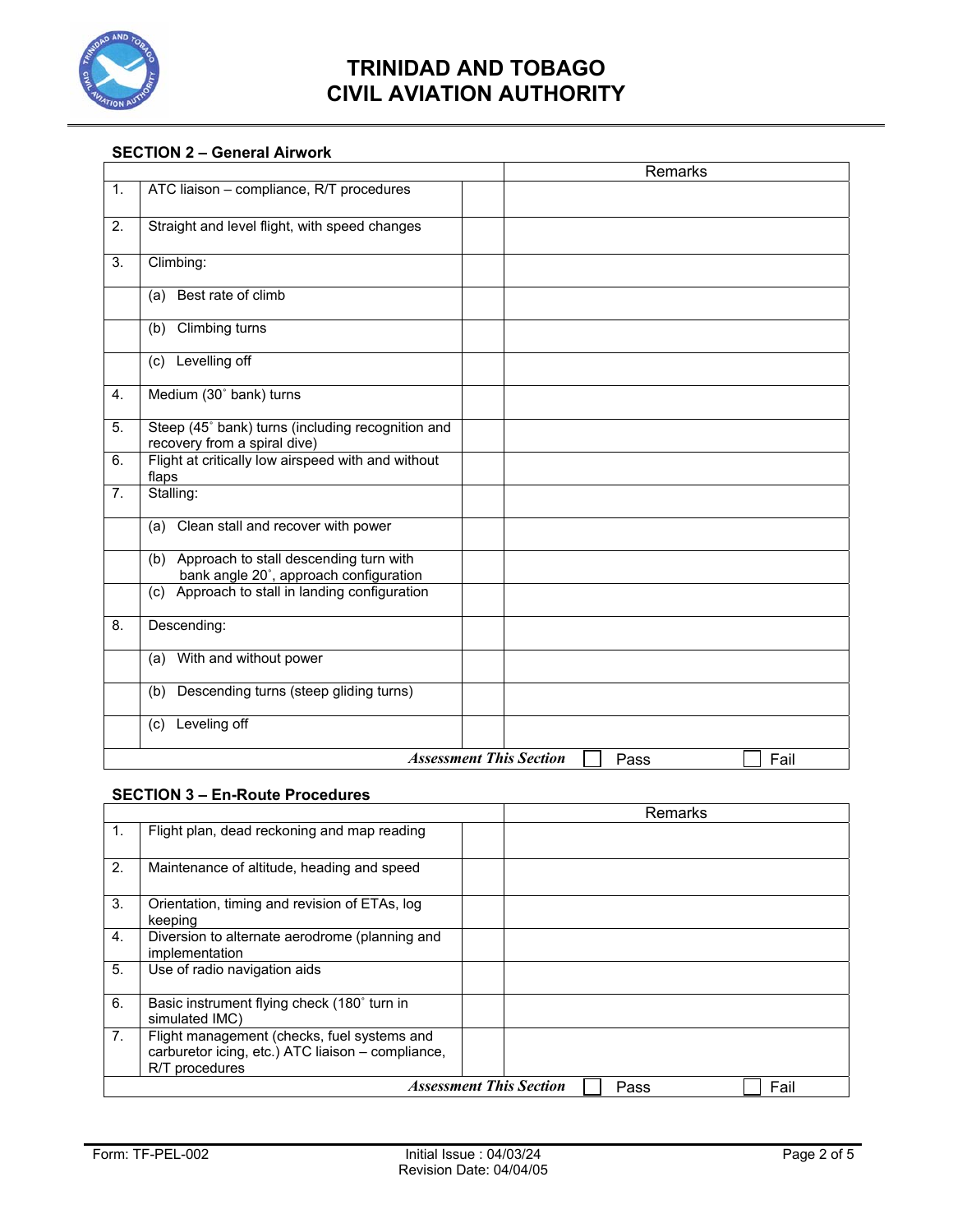

#### **SECTION 4 – Approach and landing Procedures**

|    |                                                                                           |                                | Remarks |      |
|----|-------------------------------------------------------------------------------------------|--------------------------------|---------|------|
| 1. | Aerodrome arrival procedures                                                              |                                |         |      |
| 2. | *Precision landing (short field landing), cross<br>wind, if suitable conditions available |                                |         |      |
| 3. | *Flapless landing                                                                         |                                |         |      |
| 4. | *Approach to landing with idle power (SINGLE-<br><b>ENGINE ONLY)</b>                      |                                |         |      |
| 5. | Touch and go                                                                              |                                |         |      |
| 6. | Go-around from low height                                                                 |                                |         |      |
| 7. | ATC laison - compliance, R/T procedures                                                   |                                |         |      |
| 8. | Action s after flight                                                                     |                                |         |      |
|    |                                                                                           | <b>Assessment This Section</b> | Pass    | Fail |

#### **SECTION 5 – Abnormal and Emergency Procedures**  *Note: This section may be combined with Sections 1 through 4.*

|    |                                                                 |                                | Remarks |      |
|----|-----------------------------------------------------------------|--------------------------------|---------|------|
|    | Simulated engine failure after take-off<br>(SINGLE-ENGINE ONLY) |                                |         |      |
| 2. | *Simulated forced landing (SINGLE-<br><b>ENGINE ONLY)</b>       |                                |         |      |
| 3. | Simulated precautionary landing (SINGLE-<br><b>ENGINE ONLY)</b> |                                |         |      |
| 4. | Simulated emergencies                                           |                                |         |      |
|    |                                                                 | <b>Assessment This Section</b> | Pass    | Fail |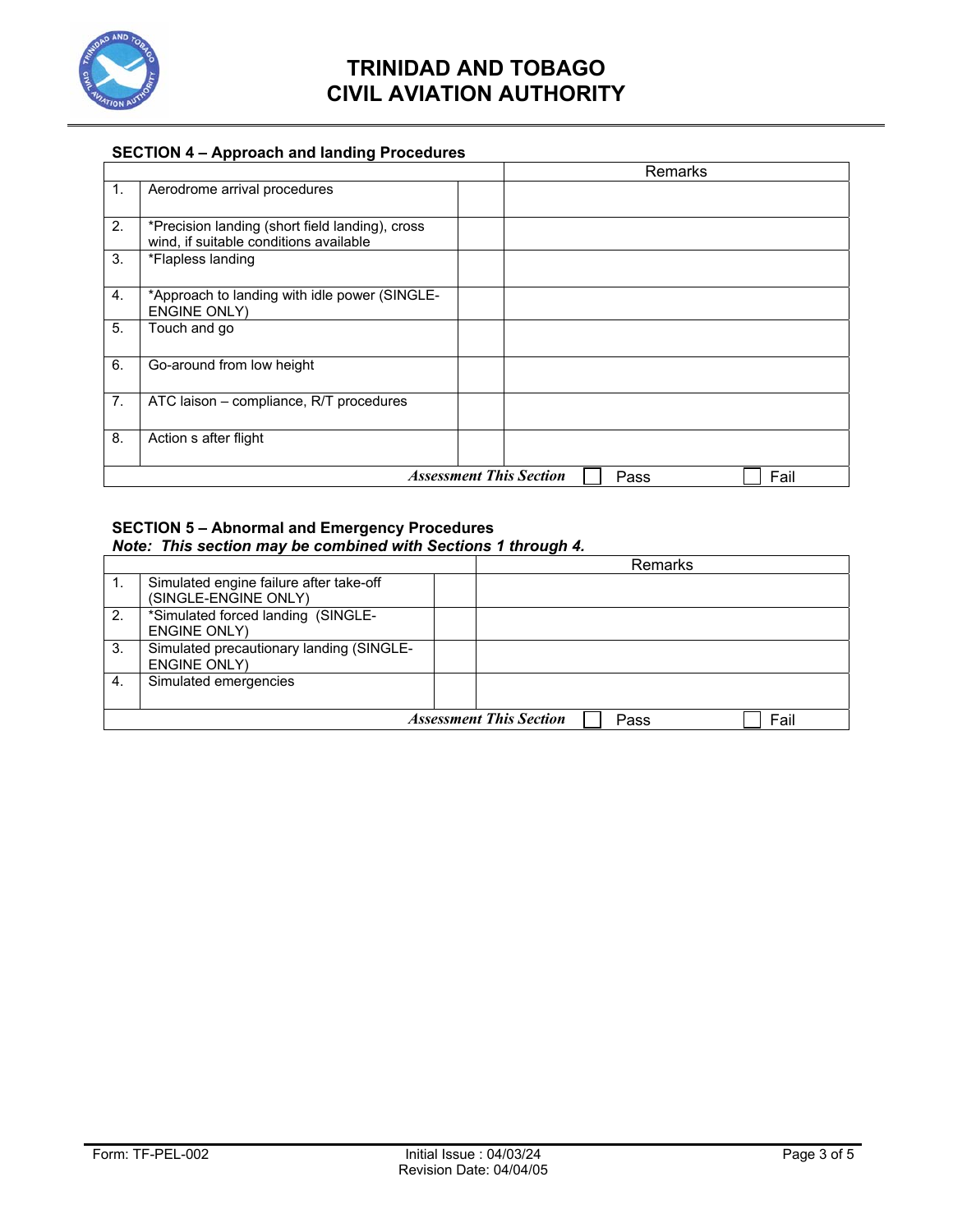

#### **SECTION 6 – Simulated Asymmetric Flight and Relevant Class/Type items**  *Note: This section may be combined with Sections 1 through 5.*

|                                                                                                   |                                                                                                                                   |  | Remarks                                        |  |  |  |
|---------------------------------------------------------------------------------------------------|-----------------------------------------------------------------------------------------------------------------------------------|--|------------------------------------------------|--|--|--|
| $\mathbf{1}$ .                                                                                    | Simulated engine failure during take-off (at<br>a safe altitude unless carried out in a flight<br>simulator)                      |  |                                                |  |  |  |
| 2.                                                                                                | Asymmetric approach and go-around                                                                                                 |  |                                                |  |  |  |
| 3.                                                                                                | Asymmetric approach and full stop landing                                                                                         |  |                                                |  |  |  |
| 4.                                                                                                | Engine shutdown and restart                                                                                                       |  |                                                |  |  |  |
| 5.                                                                                                | ATC liaison - compliance, R/T procedures,<br>Airmanship                                                                           |  |                                                |  |  |  |
| 6.                                                                                                | As determined by the Flight Examiner - any<br>relevant items of the Type or Class rating<br>skill test to include, if applicable: |  |                                                |  |  |  |
|                                                                                                   | (a) Aeroplane systems including handling<br>of auto pilot                                                                         |  |                                                |  |  |  |
|                                                                                                   | (b) operation of pressurization system                                                                                            |  |                                                |  |  |  |
|                                                                                                   | (c) Use of de-icing and anti-icing system                                                                                         |  |                                                |  |  |  |
| 7.                                                                                                | Oral questions                                                                                                                    |  |                                                |  |  |  |
|                                                                                                   |                                                                                                                                   |  | <b>Assessment This Section</b><br>Fail<br>Pass |  |  |  |
|                                                                                                   |                                                                                                                                   |  |                                                |  |  |  |
|                                                                                                   |                                                                                                                                   |  |                                                |  |  |  |
|                                                                                                   |                                                                                                                                   |  |                                                |  |  |  |
| I, the undersigned, duly appointed by the Director General of Civil Aviation to conduct the above |                                                                                                                                   |  |                                                |  |  |  |
| has successfully/unsuccessfully completed the required checks.<br>Candidates Log Book signed □    |                                                                                                                                   |  |                                                |  |  |  |
|                                                                                                   | Examiner                                                                                                                          |  | yy/mm/dd                                       |  |  |  |
|                                                                                                   | <b>GUIDELINES FOR THE SKILLS TEST</b>                                                                                             |  |                                                |  |  |  |

(1) An applicant for a skill test for the Private Pilot Licence shall have received instruction on the same class/type of aircraft to be used for the skill test. The applicant shall be permitted to choose to take the test on a single-engine aircraft or, subject to the experience requirement in these Regulations or 70 hours flight time as pilot-in-command, on a multi-engine aeroplane. The aircraft used for the skill test shall meet the requirements for training aircraft and approved by the Authority. The administrative arrangements for confirming the applicant's suitability to take the test, including disclosure of the applicant's training record to the examiner, will be determined by the Authority.

(2) An applicant shall pass sections 1 through 5 of the skill test and section 6 if a multi-engine aircraft is used. If any item in a section is failed, that section is failed. Failure in more than one section will require the applicant to take the entire test again. An applicant failing only one section shall take the failed section again. Failure in any section of the re-test, including those sections that have been passed on a previous attempt, will require the applicant to take the entire test again. All sections of the skill test shall be completed within sixty days.